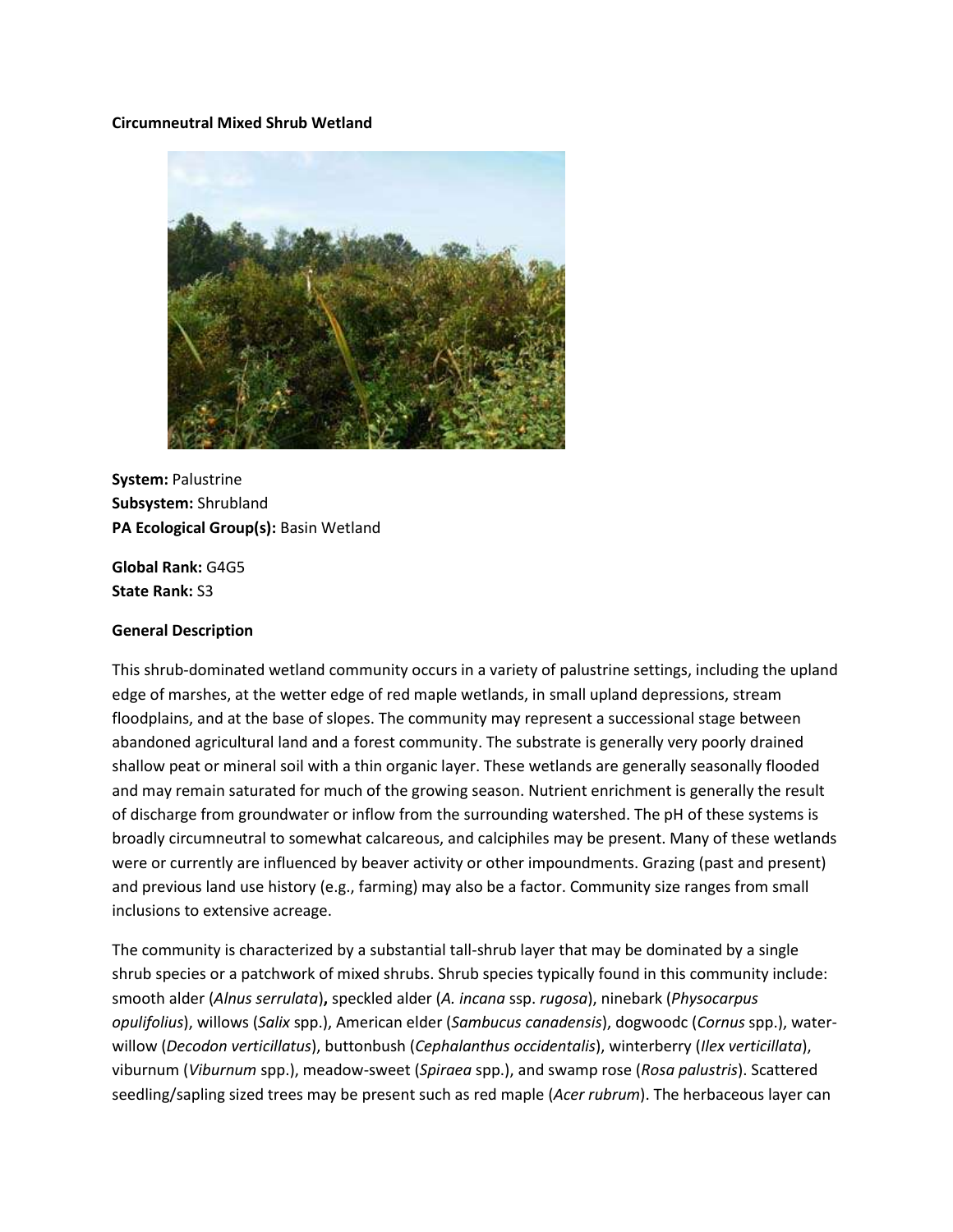be dense and contains a variety of species, including royal fern (*Osmunda regalis*), marsh fern (*Thelypteris palustris*), common cat-tail (*Typha latifolia*), arrow-arum (*Peltandra virginica*), tussock sedge (*Carex stricta*), and bedstraw (*Galium* spp.). A sphagnum (*Sphagnum* spp.) layer is usually minimal to absent.

# **Rank Justification**

Uncommon but not rare; some cause for long-term concern due to declines or other factors.

# **Identification**

- Occurs on saturated soils in a variety of palustrine settings, including the upland edge of marshes, at the wetter edge of red maple wetlands, in small upland depressions, stream floodplains, and at the base of slopes
- Soils are generally very poorly drained shallow peat or mineral soil with a thin organic layer
- The pH of this wetland type is circumneutral to somewhat calcareous and is reflected in vegetational composition
- Shrub layer may be dominated by a single species or consists of a mix of shrub species that may form clonal patches within the community

# **Characteristic Species**

Shrubs

- [Viburnum \(](http://www.natureserve.org/explorer/servlet/NatureServe?searchSciOrCommonName=viburnum)*Viburnum* spp.)
- Smooth alder (*[Alnus serrulata](http://www.natureserve.org/explorer/servlet/NatureServe?searchName=Alnus+serrulata)*)
- [Speckled alder \(](http://www.natureserve.org/explorer/servlet/NatureServe?searchName=Alnus+incana+ssp.+rugosa)*Alnus incana* ssp. *rugosa*)
- Ninebark (*[Physocarpus opulifolius](http://www.natureserve.org/explorer/servlet/NatureServe?searchName=Physocarpus+opulifolius)*)
- [Willows \(](http://www.natureserve.org/explorer/servlet/NatureServe?searchSciOrCommonName=salix)*Salix* spp.)
- American elder (*[Sambucus canadensis](http://www.natureserve.org/explorer/servlet/NatureServe?searchName=Sambucus+canadensis)*)
- Silky dogwood (*[Cornus amomum](http://www.natureserve.org/explorer/servlet/NatureServe?searchName=Cornus+amomum+ssp.+amomum)*)
- Gray dogwood (*[Cornus racemosa](http://www.natureserve.org/explorer/servlet/NatureServe?searchName=Cornus+racemosa)*)
- [Red-osier dogwood \(](http://www.natureserve.org/explorer/servlet/NatureServe?searchName=Cornus+sericea)*Cornus sericea*)
- Water-willow (*[Decodon verticillatus](http://www.natureserve.org/explorer/servlet/NatureServe?searchName=Decodon+verticillatus)*)
- Buttonbush (*[Cephalanthus occidentalis](http://www.natureserve.org/explorer/servlet/NatureServe?searchName=Cephalanthus+occidentalis)*)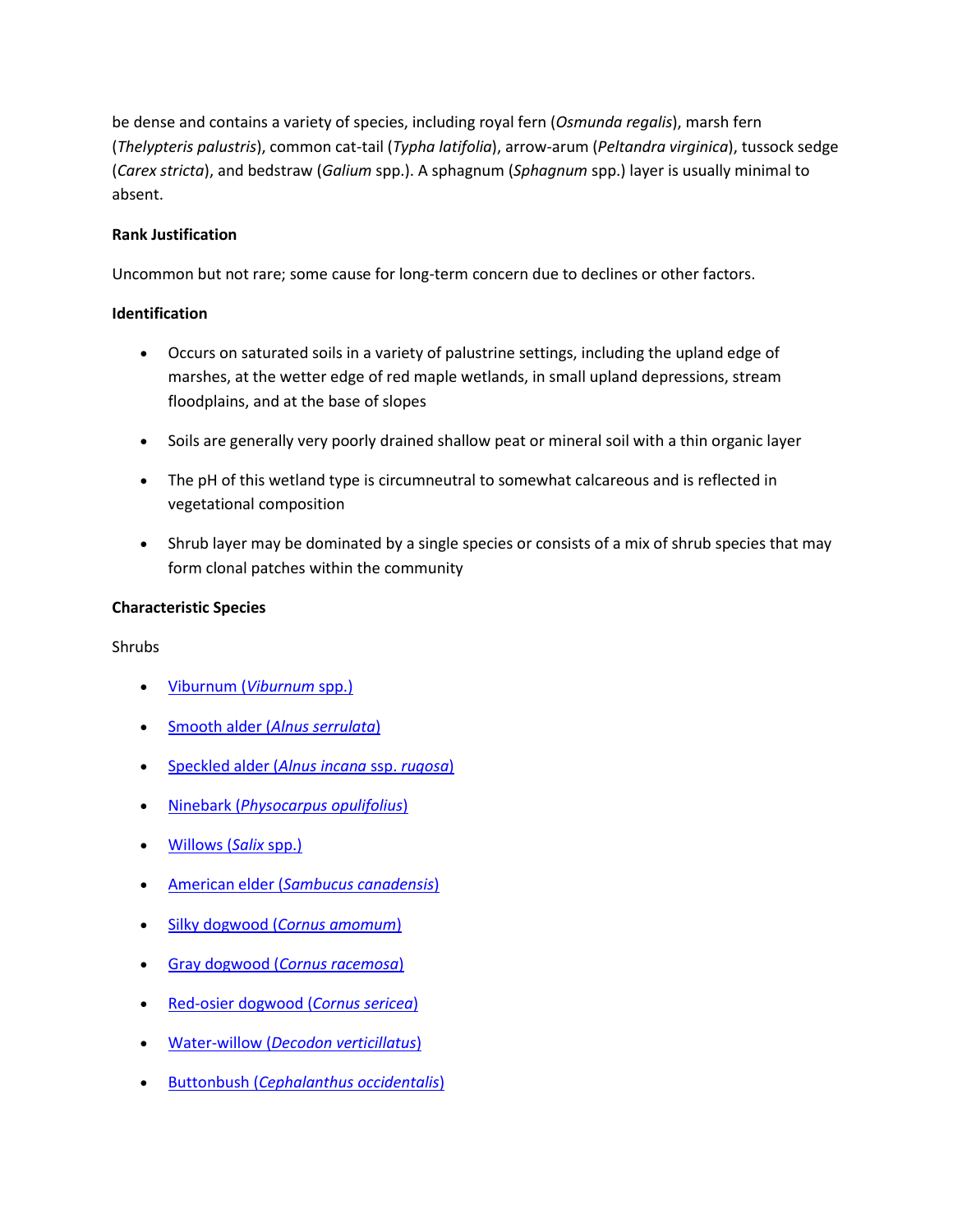- Winterberry (*[Ilex verticillata](http://www.natureserve.org/explorer/servlet/NatureServe?searchName=Ilex+verticillata)*)
- Swamp rose (*[Rosa palustris](http://www.natureserve.org/explorer/servlet/NatureServe?searchName=Rosa+palustris)*)
- [Meadow-sweet \(](http://www.natureserve.org/explorer/servlet/NatureServe?searchSciOrCommonName=spiraea)*Spiraea* spp.)

### Herbs

- Royal fern (*[Osmunda regalis](http://www.natureserve.org/explorer/servlet/NatureServe?searchName=Osmunda+regalis)*)
- Marsh fern (*[Thelypteris palustris](http://www.natureserve.org/explorer/servlet/NatureServe?searchName=Thelypteris+palustris)*)
- [Common cat-tail \(](http://www.natureserve.org/explorer/servlet/NatureServe?searchName=Typha+latifolia)*Typha latifolia*)
- Arrow-arum (*[Peltandra virginica](http://www.natureserve.org/explorer/servlet/NatureServe?searchName=Peltandra+virginica)*)
- [Tussock sedge \(](http://www.natureserve.org/explorer/servlet/NatureServe?searchName=Carex+stricta)*Carex stricta*)
- [Bedstraw \(](http://www.natureserve.org/explorer/servlet/NatureServe?searchSciOrCommonName=galium)*Galium* spp.)
- Jewelweed (*[Impatiens capensis](http://www.natureserve.org/explorer/servlet/NatureServe?searchName=Impatiens+capensis)*)
- Pale jewelweed (*[Impatiens pallida](http://www.natureserve.org/explorer/servlet/NatureServe?searchName=Impatiens+pallida)*)
- False nettle (*[Boehmeria cylindrica](http://www.natureserve.org/explorer/servlet/NatureServe?searchName=Boehmeria+cylindrica)*)
- Wood-nettle (*[Laportea canadensis](http://www.natureserve.org/explorer/servlet/NatureServe?searchName=Laportea+canadensis)*)
- [Stinging nettle \(](http://www.natureserve.org/explorer/servlet/NatureServe?searchName=Urtica+dioica)*Urtica dioica*)
- [Smartweeds \(](http://www.natureserve.org/explorer/servlet/NatureServe?searchSciOrCommonName=Polygonum)*Persicaria* spp.)
- Rice cutgrass (*[Leersia oryzoides](http://www.natureserve.org/explorer/servlet/NatureServe?searchName=Leersia+oryzoides)*)
- Cutgrass (*[Leersia virginica](http://www.natureserve.org/explorer/servlet/NatureServe?searchName=Leersia+virginica)*)

## **International Vegetation Classification Associations:**

[Smooth Alder Swamp](http://www.natureserve.org/explorer/servlet/NatureServe?searchCommunityUid=ELEMENT_GLOBAL.2.684668) (CEGL005082)

## **NatureServe Ecological Systems:**

[Laurentian-Acadian Wet Meadow-Shrub Swamp \(](http://www.natureserve.org/explorer/servlet/NatureServe?searchSystemUid=ELEMENT_GLOBAL.2.731538)CES201.582)

## **Origin of Concept**

Fike, J. 1999. Terrestrial and palustrine plant communities of Pennsylvania. Pennsylvania Natural Diversity Inventory. Harrisburg, PA. 86 pp.

## **Pennsylvania Community Code**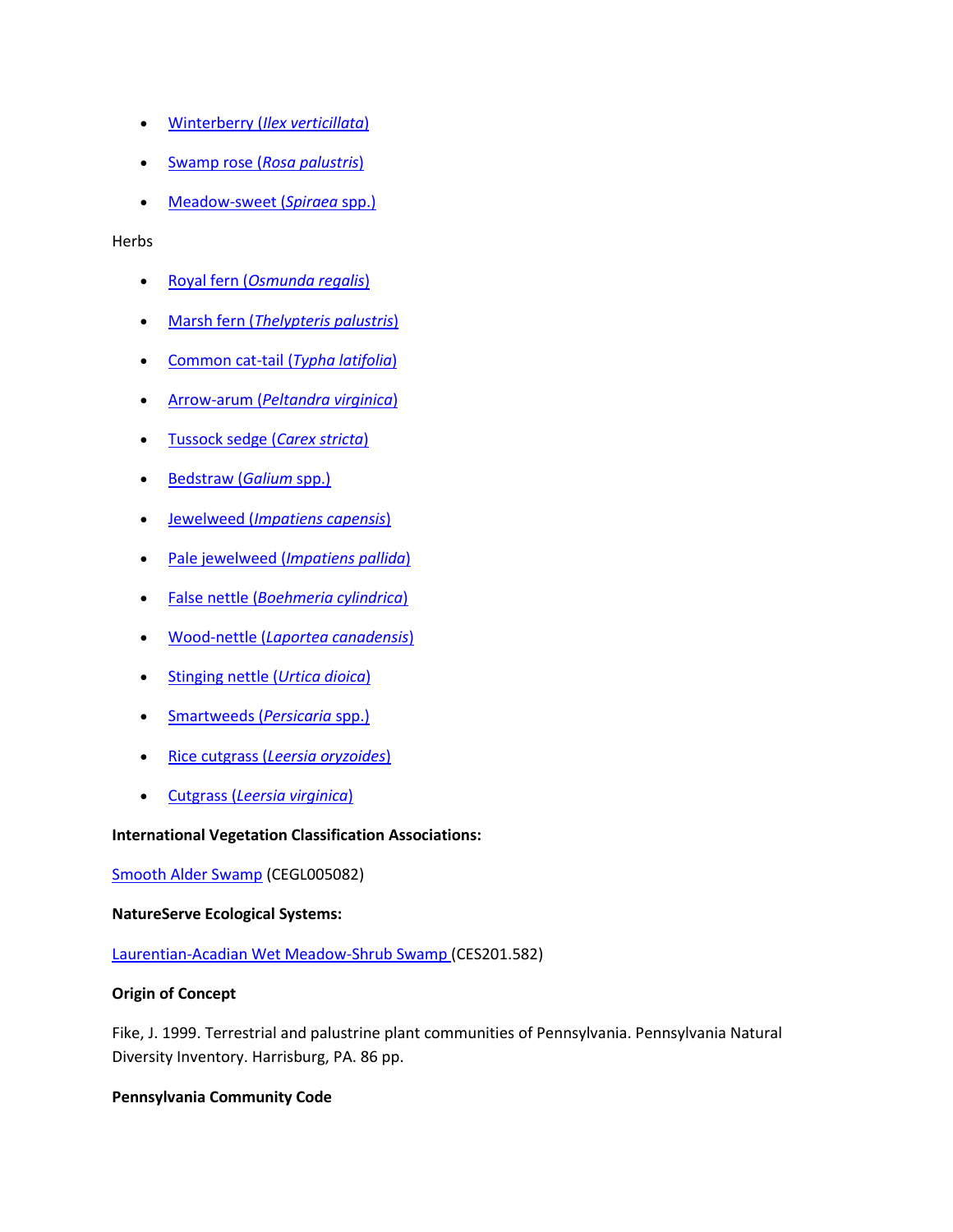### SN : Alder – Ninebark Wetland

### **Similar Ecological Communities**

Circumneutral Mixed Shrub Wetland differs from Buttonbush Wetland in that buttonbush may be a component of the Circumneutral Mixed Shrub Wetland but is not the dominant shrub type. If buttonbush is the dominant shrub species, the community is classified as Buttonbush Wetland.

Circumneutral Mixed Shrub Wetland differs from Acidic Mixed Shrub – Sphagnum Wetland in that the pH of Circumneutral Mixed Shrub Wetland is circumneutral to somewhat calcareous while the latter occupies the lower end of the pH spectrum. The associate species reflect this shift, with shrubs like ninebark and silky dogwood occurring in a circumneutral environment, while [acid-loving] heaths like highbush blueberry (*Vaccinium corymbosum*) and maleberry (*Lyonia ligustrina*) are more typical under acidic conditions. The presence of a substantial sphagnum layer is a distinguishing characteristic that differentiates the two community types.

#### **Fike Crosswalk**

Alder - Ninebark Wetland

### **Conservation Value**

This community may serve as important habitat for breeding birds, including woodcocks (*Scolopax minor*). Plant species of conservation concern may include screwstem (*Bartonia paniculata*), broadwinged sedge (*Carex alata*), Bebb's sedge (*Carex bebbii*), lesser panicled sedge (*Carex diandra*), cloud sedge (*Carex haydenii*), many-fruited sedge (*Carex lasiocarpa*), Wood's sedge (*Carex tetanica*), Indian paintbrush (*Castilleja coccinea*), marsh willow-herb (*Epilobium palustre*), downy willow-herb (*Epilobium strictum*), slender cotton-grass (*Eriophorum gracile*), cleavers (*Galium trifidum*), small-headed rush (*Juncus brachycephalus*), marsh pea (*Lathyrus palustris*), swamp lousewort (*Pedicularis lanceolata*), broad-leaved willow (*Salix myricoides*), autumn willow (*Salix serissima*), bog goldenrod (*Solidago uliginosa*), shining ladies'-tresses (*Spiranthes lucida*), and highbush-cranberry (*Viburnum trilobum*).

## **Threats**

Circumneutral Mixed Shrub Wetlands are threatened by habitat alteration (e.g., conversion to agricultural land, logging in adjacent uplands), deposition (e.g., sedimentation, nutrient loading), and alterations to the hydrological regime (e.g., removal of beaver dams or other impoundments, lowering of the water table, changes in streamflow). Invasive species such as reed canary-grass (*Phalaris arundinacea*), Morrow's honeysuckle (*Lonicera morrowii*), and multiflora rose (*Rosa multiflora*) may alter the species composition of this community type.

## **Management**

A natural buffer around the wetland should be maintained in order to minimize nutrient runoff, pollution, and sedimentation. Soil erodibility in terms of the soil texture, condition of the adjacent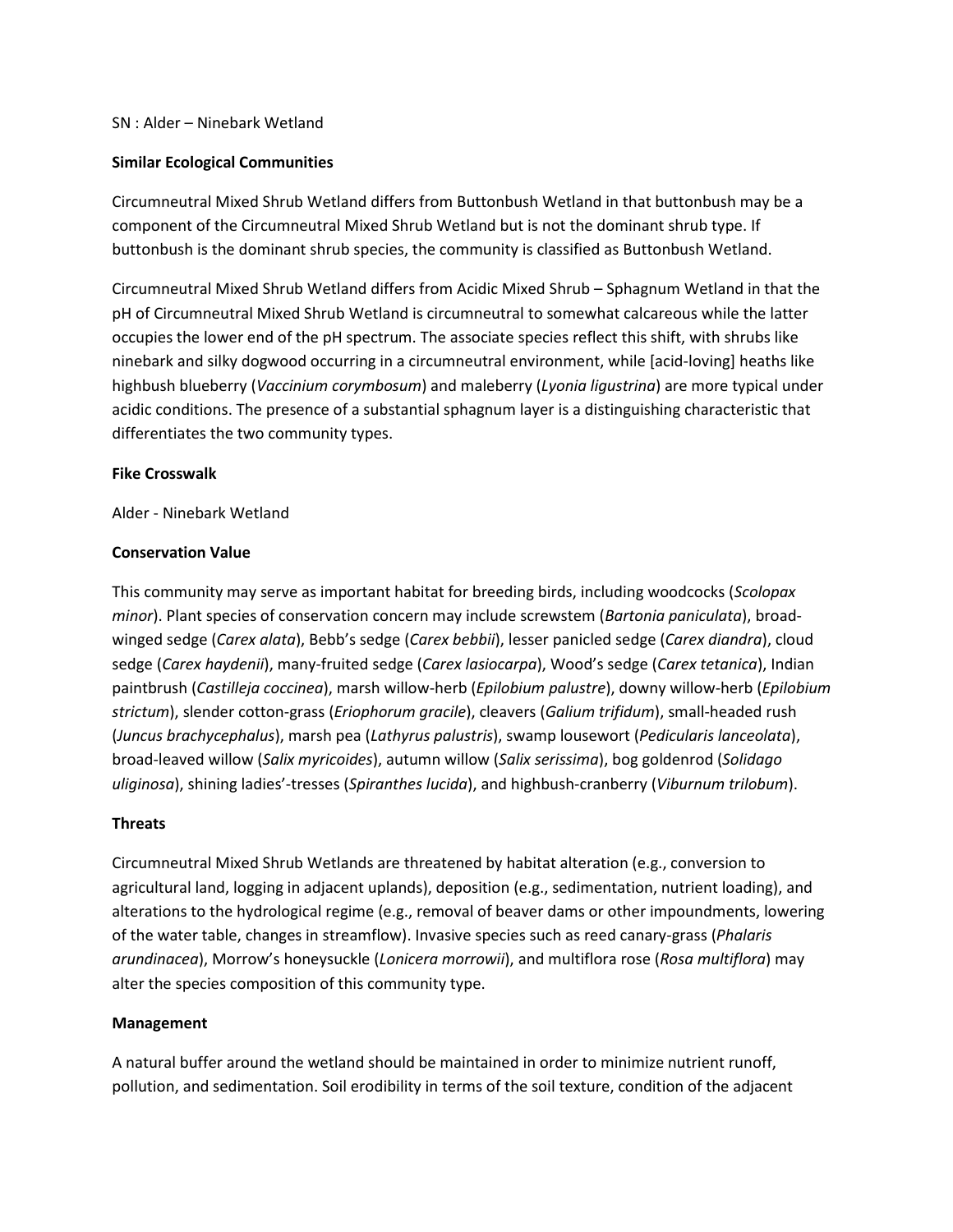vegetation (mature forests vs. clearcuts) and the topography of the surrounding area (i.e. degree of slope) should be considered when establishing buffers. Impervious surfaces surrounding the wetland should be minimized to prevent thermal pollution. Direct impacts and habitat alteration should be avoided (e.g., roads, trails, filling of wetland) and low impact alternatives (e.g., elevated footpaths, boardwalks, bridges) should be utilized in situations where accessing the wetland cannot be avoided. Care should also be taken to control and prevent the spread of invasive species within the wetland. Alterations to groundwater sources should be minimized. If the community is found streamside, streambed alteration could affect community longevity.

Circumneutral Mixed Shrub Wetland is one example of declining shrubland habitat found in Pennsylvania. Shrubland habitats are early successional plant communities, often formed by disturbance event(s), which represent a short-lived transitional stage between more stable community types. Repeated disturbance events over time (either natural or anthropogenic) are needed to reset the community back to its earlier successional state. In the absence of disturbance, shrubland habitats may only remain a component of the landscape for 15-20 years before reverting to young forests. Shrublands provide habitat for many early successional-dependent species such as birds. Management activities such as removal of tree species, assisted disturbance, and invasive species control may be needed to maintain this community type.

## **Research Needs**

Variations may occur at eco-regional levels. There is a need to collect community plot data to examine eco-regional differences that may help to further refine the classification of this community.

#### **Trends**

Wetland protection has most likely stabilized the decline of this community type. Because some examples of this community type may represent a successional stage between fallow farmland and forest, this community may have increased as a result of abandoned agricultural land.

#### **Range Map**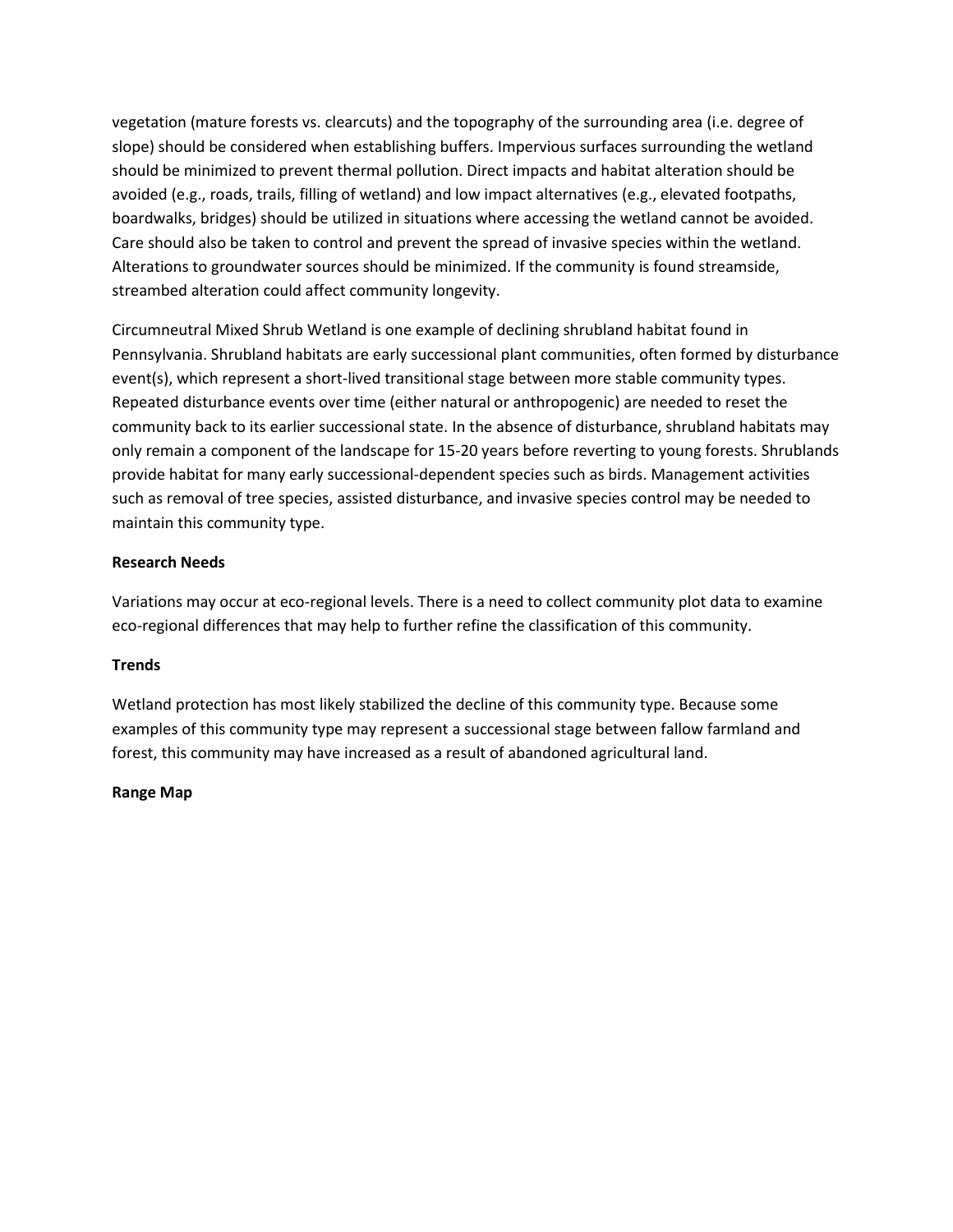

## **Pennsylvania Range**

Glaciated Northwest, Pittsburgh Plateau, and Ridge and Valley

### **Global Distribution**

Connecticut, Delaware, Maine, Maryland, Massachusetts, New Hampshire, New Jersey, New York, Ohio, Pennsylvania, Rhode Island, Vermont, Virginia, West Virginia, and extends into eastern Canada.

#### **References**

Edinger, G.J., D.J. Evans, S. Gebauer, T.G. Howard, D.M. Hunt, and A. M. Olivero (editors). 2002. Ecological Communities of New York. Second Edition. A revised and expanded edition of Carol Reschke's Ecological Communities of New York State. New York Natural Heritage Program, New York State department of Environmental Conservation. Albany, NY. 136pp.

Fike, J. 1999. Terrestrial and palustrine plant communities of Pennsylvania. Pennsylvania Natural Diversity Inventory. Harrisburg, PA 79 pp.

NatureServe. 2005. NatureServe Central Databases. Arlington, Virginia. USA.

Perles, S.J., G.S. Podniesinski, E. Eastman, L.A. Sneddon, and S.C. Gawler. 2007. Classification and mapping of vegetation and fire fuel models at Delaware Water Gap National Recreation Area: Volume 2 of 2 – Appendix G. Technical Report NPS/NER/NRTR – 2007/076. National Park Service. Philadelphia, PA.

Stone, B., D. Gustafson, and B. Jones. 2006 (revised). Manual of Procedure for State Game Land Cover Typing. Commonwealth of Pennsylvania Game Commission, Bureau of Wildlife Habitat Management,